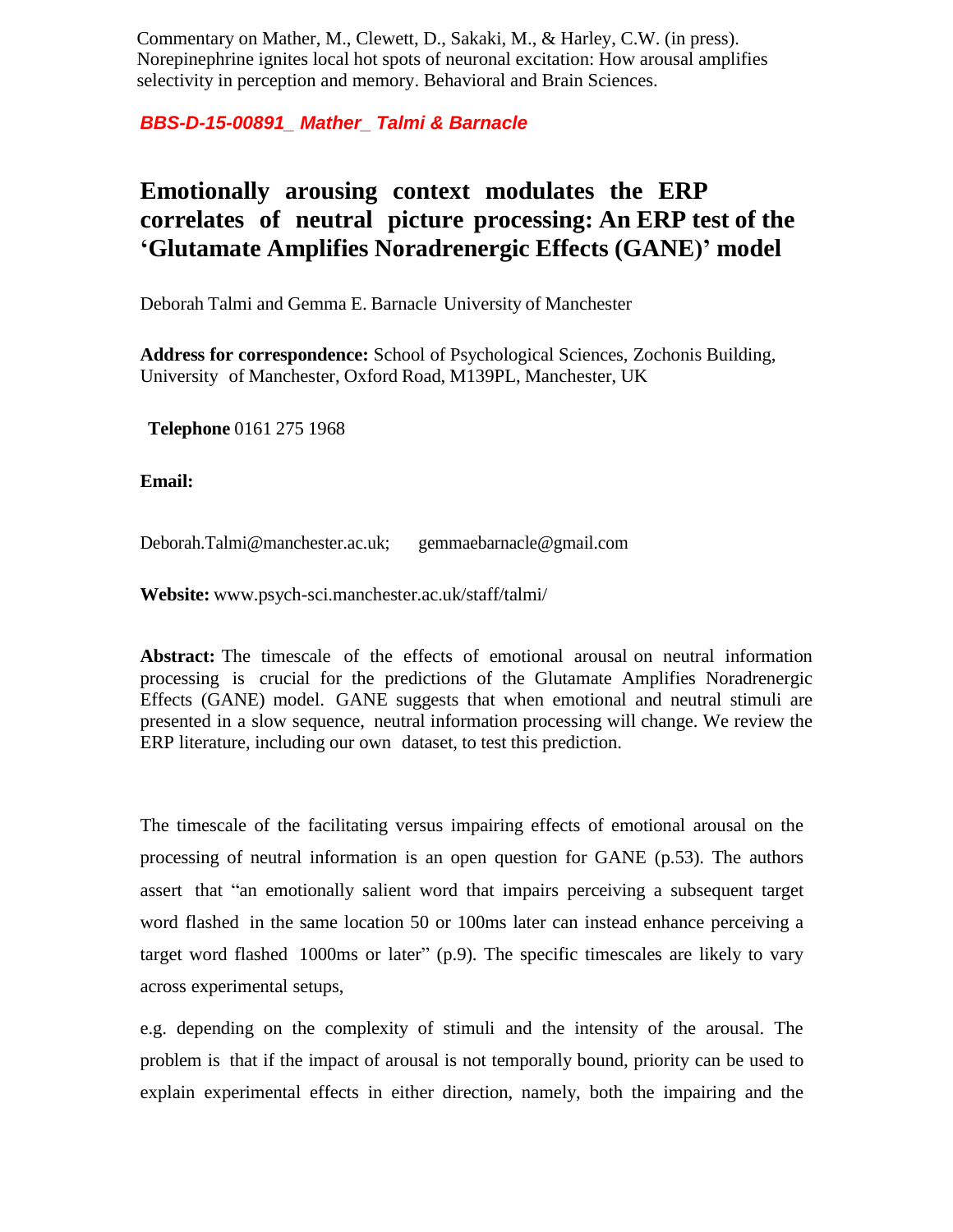facilitating effects of arousal. Here we discuss how EEG data can provide crucial temporal dynamic

information that can disambiguate GANE's predictions - evidence which the target article did not consider.

According to GANE arousing stimuli capture resources during their processing. Once their own processing is completed the arousal they induce also facilitates the processing of subsequent stimuli. To test GANE we need to know in advance the duration of emotional stimulus processing. Previous work shows that emotional pictures, a stimulus of choice in much of the human emotion-cognition literature, enhance a number of event-related potentials (ERPs). The most robust is the Late Positive Potential (LPP). The LPP is thought to reflect attention allocation and maintenance of stimuli in working memory (Donchin and Coles, 1988). The amplitude of the LPP 400-700ms after stimulus presentation is higher when stimuli are emotional (Schupp et al., 2006), reflecting the additional resources allocated to such stimuli, in line with GANE. Emotion also enhances other components, including the positive slow-wave, where amplitudes are higher up to 6s post-stimulus. We can conclude, therefore, that the processing of neutral information presented within 6s of emotional pictures may be altered.

Only with this temporal information can we put GANE to the test. We do so by comparing the ERPs associated with processing neutral stimuli presented on their own (blocked neutral condition), to those presented alongside emotional stimuli (mixed condition). Not only is the context more arousing in the mixed condition (Long, Danoff & Kahana, 2015), but emotional stimuli also increase arousal locally. When the interstimulus interval (ISI) is long emotional and neutral stimuli are unlikely to compete for processing resources and GANE predicts that the higher global arousal in the mixed condition should enhance neutral information processing. By contrast, Pastor et al. (2008) used an ISI of 12s and observed *reduced* LPP for neutral stimuli in the mixed compared to the blocked condition. It is possible, however, that those emotional pictures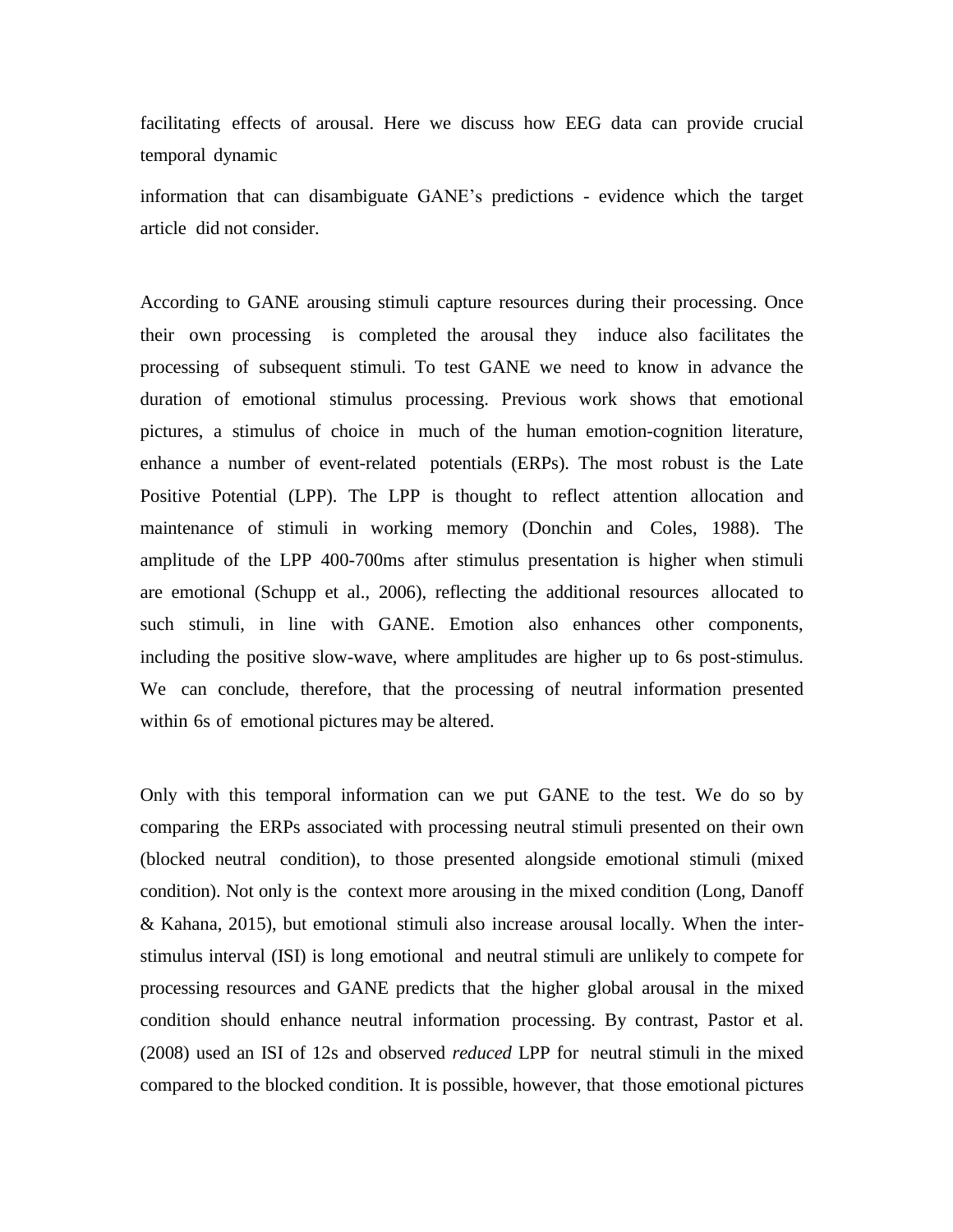were still being processed when the subsequent picture was displayed after 12s. When the ISI is short competition should be pronounced, so GANE predicts that the processing of neutral information should be impaired. By contrast, Schupp et al. (2012) used an interval of 3s and observed a null effect of context (blocked/mixed). It is possible, however, that the effect of emotion on resource allocation in that study was short-lived, e.g. because of the orienting task. If emotional stimuli no longer attract attention when subsequent neutral stimuli were presented the null effect is compatible with GANE's predictions.

In our experiment (Barnacle et al., in preparation) 23 healthy adults viewed 16 lists of 14 pictures: 4 neutral, 4 emotional, and 8 mixed lists (50% emotional pictures). All pictures depicted people; emotional and neutral picture sets were equally semantically related; but the emotional pictures were more negative and arousing. Each picture was presented for 2s with a jittered ISI of 4s +/- 0.5s. Participants were asked to encode these pictures for a free- recall memory test, which followed each study list after a 60s-distractor task. EEG was recorded during encoding with a BioSemi Active Two (BioSemi, Amsterdam) using 64 electrodes conforming to the 10-20 system and pre-processed with SPM (www.fil.ion.ucl.ac.uk). Data were filtered between 0.1- 25Hz, downsampled to 125Hz, and epoched between -200ms and 4000ms. Eye-blink artefact was removed using an algorithm implemented in SPM. A threshold of 100µV was used for trial rejection.

Following Schupp et al. (2012) we extracted LPP and slow-wave component amplitude data, averaging across centroparietal electrodes (Cz, CPz, Pz, C1, C2, P1, P2, CP1, CP2) in three time windows: 400ms-700ms, 1000s-2500s and 2500ms-4000ms poststimulus. We compared emotional and neutral picture processing in the mixed condition at each window to ascertain the duration of the effects of arousal, using three 1-tailed paired samples t-tests  $(p<0.017$  controlled for multiple comparisons). Emotion modulated ERPs in the 400-700ms and 1000s-2500s windows but not later (Figure 1). We then compared neutral picture processing in the mixed and blocked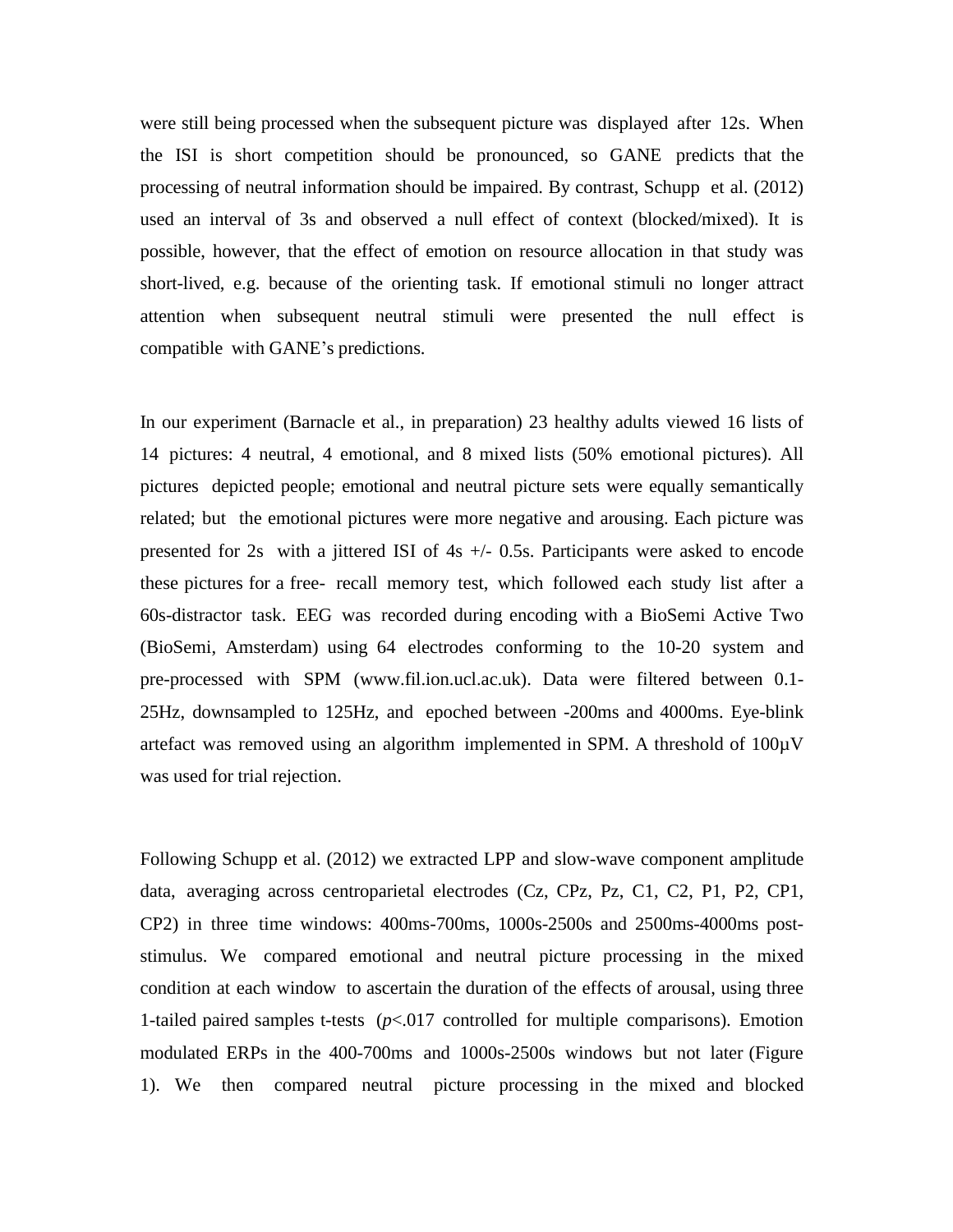conditions at both these windows with two 2-tailed t- tests  $(p<.025)$ . The LPP for neutral pictures was attenuated in the mixed, compared to the blocked, condition.



*Figure 1. (Top) ERPs from Cz. (Bottom left) LPP amplitude is higher for emotional than neutral pictures in the mixed condition and lower for neutral in the mixed compared to blocked condition. (Bottom right) Average ERP amplitude in*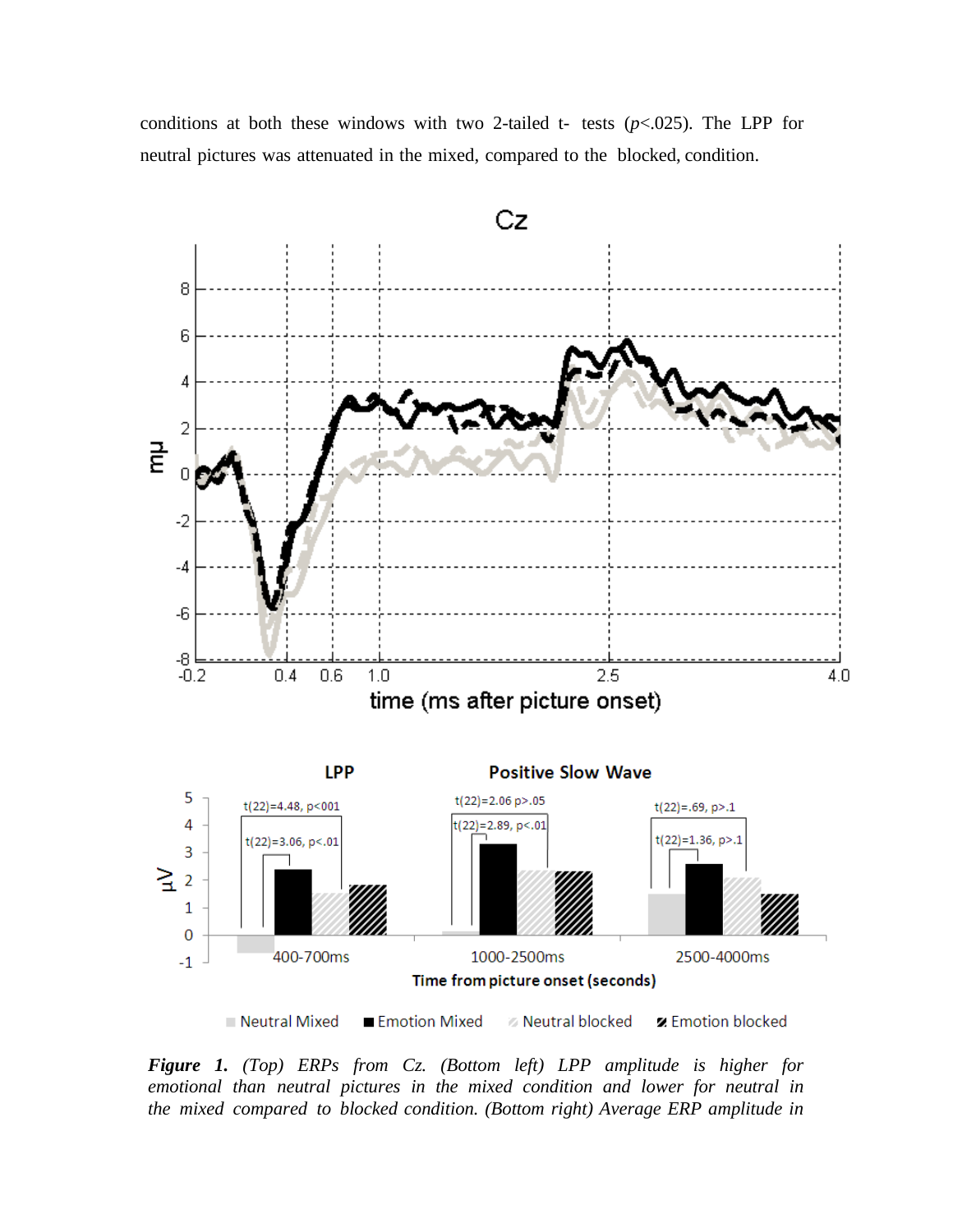*time windows corresponding to the early portion of the positive slow-wave. Emotion modulation lasts up to 2500ms post- stimulus.*

Our data show that the duration of the effect of arousal is key for testing GANE in novel experimental setups. EEG data allowed us to determine how long emotional pictures attracted extra processing resources. Here the modulation lasted up to 2.5s from stimulus onset, evident in the modulation of the early portion of the LPP and positive slow-wave, but not later. This pattern suggests that arousing stimuli are no longer in competition for resources when neutral pictures are presented in the same sequence. Because of the increased global arousal in the mixed condition, GANE predicts that neutral picture processing should be enhanced. In fact, our data provided robust evidence for *attenuated* processing of neutral information in that situation.

The three ERP datasets we reviewed appear to contradict GANE's predictions. The mature electrophysiological literature on the effect of emotion on perception, attention and memory (e.g. Hajcak, MacNamara & Olvet, 2010; Schupp et al., 2006) can provide crucial data for GANE until data on the timescales of NE-Glutamate interactions are available.

## **References**

Barnacle, G. E., Schaefer, A., Tsivilis, D., & Talmi, D. (in preparation). How distinctiveness processing contributes to the emotional enhancement of memory.

Donchin, E. Coles, M.G. (1988). Is the P300 component a manifestation of context updating? Behavior & Brain Science, 11, 357–427.

Hajcak, G., MacNamara, A., & Olvet, D.M (2010). Event-related potentials, emotion, and emotion regulation: an integrative review. Developmental Neuropsychology, 35(2),129-55.

Long, N.M., Danoff, M.S., & Kahana, M.J. (2015). Recall dynamics reveal the retrieval of emotional context. Psychonomic Bulleting & Review, 22(5), 1328-1333.

Pastor, M.C., Bradley, M.M., Löw, A., Versace, F., Moltó, J.,& Lang, P.J. (2008). Affective picture perception: emotion, context, and the late positive potential. Brain Research, 1189,145-151.